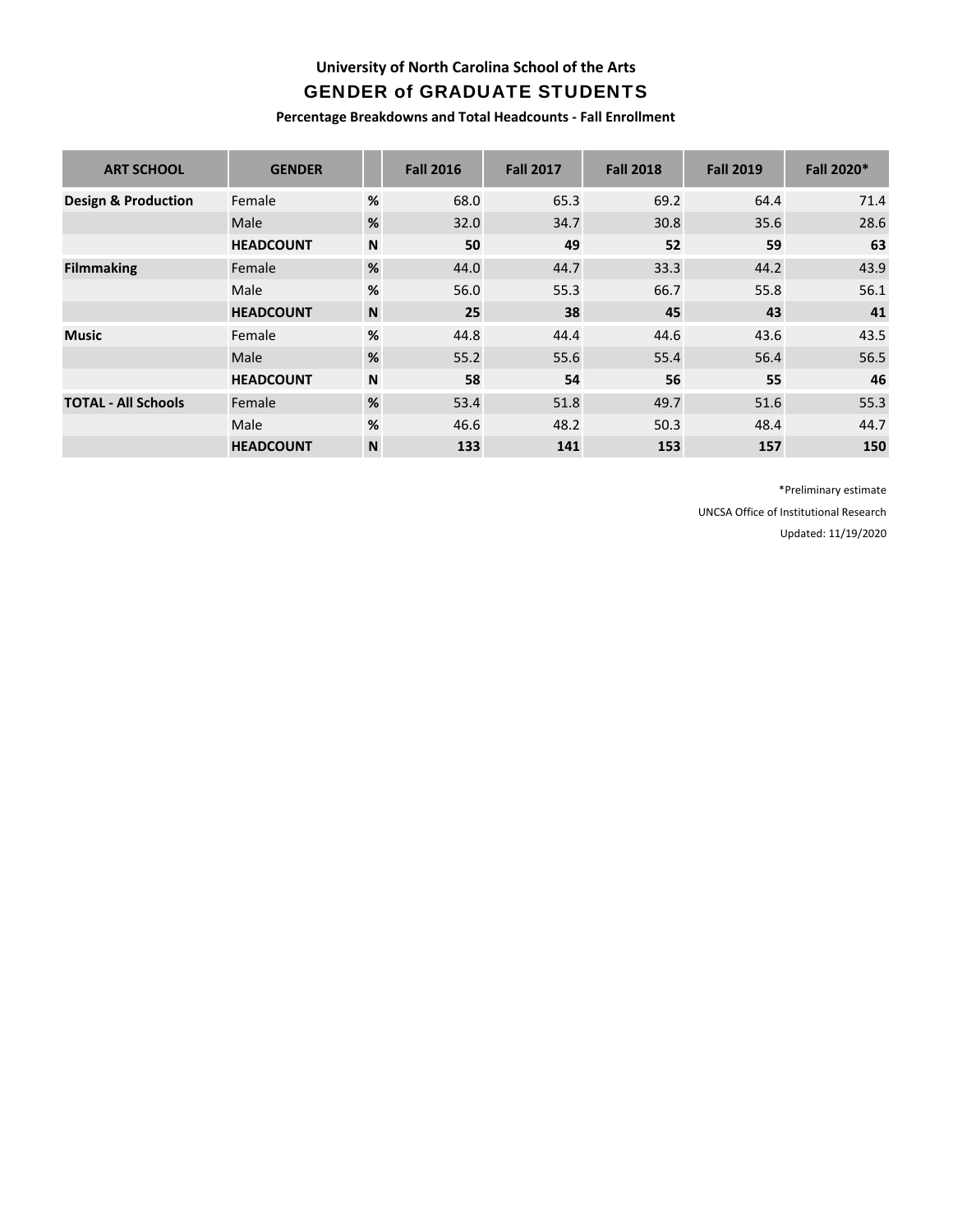#### **University of North Carolina School of the Arts**

#### RACE/ETHNICITY of GRADUATE STUDENTS

**Percentage Breakdowns and Total Headcounts ‐ Fall Enrollment**

| <b>ART SCHOOL</b>              | <b>RACE/ETHNICITY</b>          |      | <b>Fall 2016</b> | <b>Fall 2017</b> | <b>Fall 2018</b> | <b>Fall 2019</b> | Fall 2020* |
|--------------------------------|--------------------------------|------|------------------|------------------|------------------|------------------|------------|
| <b>Design &amp; Production</b> | 1-Non-Resident Alien           | $\%$ | 6.0              | 2.0              | 5.8              | 6.8              | 6.3        |
|                                | 2-Unknown                      | %    | 4.0              | 2.0              | 1.9              | 5.1              | 4.8        |
|                                | 3-Hispanic                     | $\%$ | 8.0              | 8.2              | 1.9              | 1.7              | 7.9        |
|                                | 4-American Ind or Alaska Nat   | $\%$ | 0.0              | 0.0              | 0.0              | 0.0              | 0.0        |
|                                | 5-Asian                        | $\%$ | 0.0              | 0.0              | 0.0              | 1.7              | 1.6        |
|                                | 6-Black or African American    | $\%$ | 4.0              | 4.1              | 1.9              | 5.1              | 4.8        |
|                                | 7-Nat Hawaiian/Othr Pcf Islndr | $\%$ | 0.0              | 0.0              | 0.0              | 0.0              | 0.0        |
|                                | 8-White                        | $\%$ | 76.0             | 83.7             | 88.5             | 79.7             | 71.4       |
|                                | 9-Two or More Races            | $\%$ | 2.0              | 0.0              | 0.0              | 0.0              | 3.2        |
|                                | <b>HEADCOUNT</b>               | N    | 50               | 49               | 52               | 59               | 63         |
| <b>Filmmaking</b>              | 1-Non-Resident Alien           | $\%$ | 16.0             | 13.2             | 15.6             | 14.0             | 9.8        |
|                                | 2-Unknown                      | $\%$ |                  | 2.6              | 2.2              | 4.7              | 7.3        |
|                                | 3-Hispanic                     | $\%$ | 8.0              | 2.6              | 0.0              | 2.3              | 2.4        |
|                                | 4-American Ind or Alaska Nat   | $\%$ | 0.0              | 0.0              | 0.0              | 0.0              | 0.0        |
|                                | 5-Asian                        | $\%$ | 0.0              | 0.0              | 0.0              | 0.0              | 0.0        |
|                                | 6-Black or African American    | $\%$ | 16.0             | 15.8             | 15.6             | 20.9             | 24.4       |
|                                | 7-Nat Hawaiian/Othr Pcf Islndr | $\%$ | 0.0              | 0.0              | 0.0              | 0.0              | 0.0        |
|                                | 8-White                        | $\%$ | 56.0             | 63.2             | 62.2             | 51.2             | 53.7       |
|                                | 9-Two or More Races            | $\%$ | 4.0              | 2.6              | 4.4              | 7.0              | 2.4        |
|                                | <b>HEADCOUNT</b>               | N    | 25               | 38               | 45               | 43               | 41         |
| <b>Music</b>                   | 1-Non-Resident Alien           | $\%$ | 12.1             | 16.7             | 23.2             | 20.0             | 10.9       |
|                                | 2-Unknown                      | $\%$ | 1.7              | 3.7              | 7.1              | 5.5              | 2.2        |
|                                | 3-Hispanic                     | $\%$ | 8.6              | 9.3              | 8.9              | 3.6              | 6.5        |
|                                | 4-American Ind or Alaska Nat   | $\%$ | 0.0              | 0.0              | 0.0              | 0.0              | 0.0        |
|                                | 5-Asian                        | $\%$ | 3.4              | 5.6              | 7.1              | 9.1              | 4.3        |
|                                | 6-Black or African American    | $\%$ | 8.6              | 5.6              | 5.4              | 9.1              | 15.2       |
|                                | 7-Nat Hawaiian/Othr Pcf Islndr | $\%$ | 0.0              | 0.0              | 0.0              | 0.0              | 0.0        |
|                                | 8-White                        | $\%$ | 62.1             | 53.7             | 46.4             | 47.3             | 56.5       |
|                                | 9-Two or More Races            | $\%$ | 3.4              | 5.6              | 1.8              | 5.5              | 4.3        |
|                                | <b>HEADCOUNT</b>               | N    | 58               | 54               | 56               | 55               | 46         |
| <b>TOTAL - All Schools</b>     | 1-Non-Resident Alien           | $\%$ | 10.5             | 10.6             | 15.0             | 13.4             | 8.7        |
|                                | 2-Unknown                      | %    | 2.3              | 2.8              | 3.9              | 5.1              | 4.7        |
|                                | 3-Hispanic                     | $\%$ | 8.3              | $7.1\,$          | 3.9              | $2.5\,$          | $6.0$      |
|                                | 4-American Ind or Alaska Nat   | $\%$ | $0.0\,$          | $0.0\,$          | $0.0\,$          | 0.0              | 0.0        |
|                                | 5-Asian                        | $\%$ | $1.5\,$          | 2.1              | 2.6              | 3.8              | 2.0        |
|                                | 6-Black or African American    | $\%$ | 8.3              | 7.8              | 7.2              | 10.8             | 13.3       |
|                                | 7-Nat Hawaiian/Othr Pcf Islndr | $\%$ | 0.0              | $0.0\,$          | 0.0              | 0.0              | 0.0        |
|                                | 8-White                        | $\%$ | 66.2             | 66.7             | 65.4             | 60.5             | 62.0       |
|                                | 9-Two or More Races            | $\%$ | 3.0              | 2.8              | $2.0$            | 3.8              | 3.3        |
|                                | <b>HEADCOUNT</b>               | N    | 133              | 141              | 153              | 157              | 150        |

\*Preliminary estimate UNCSA Office of Institutional Research Updated: 11/19/2020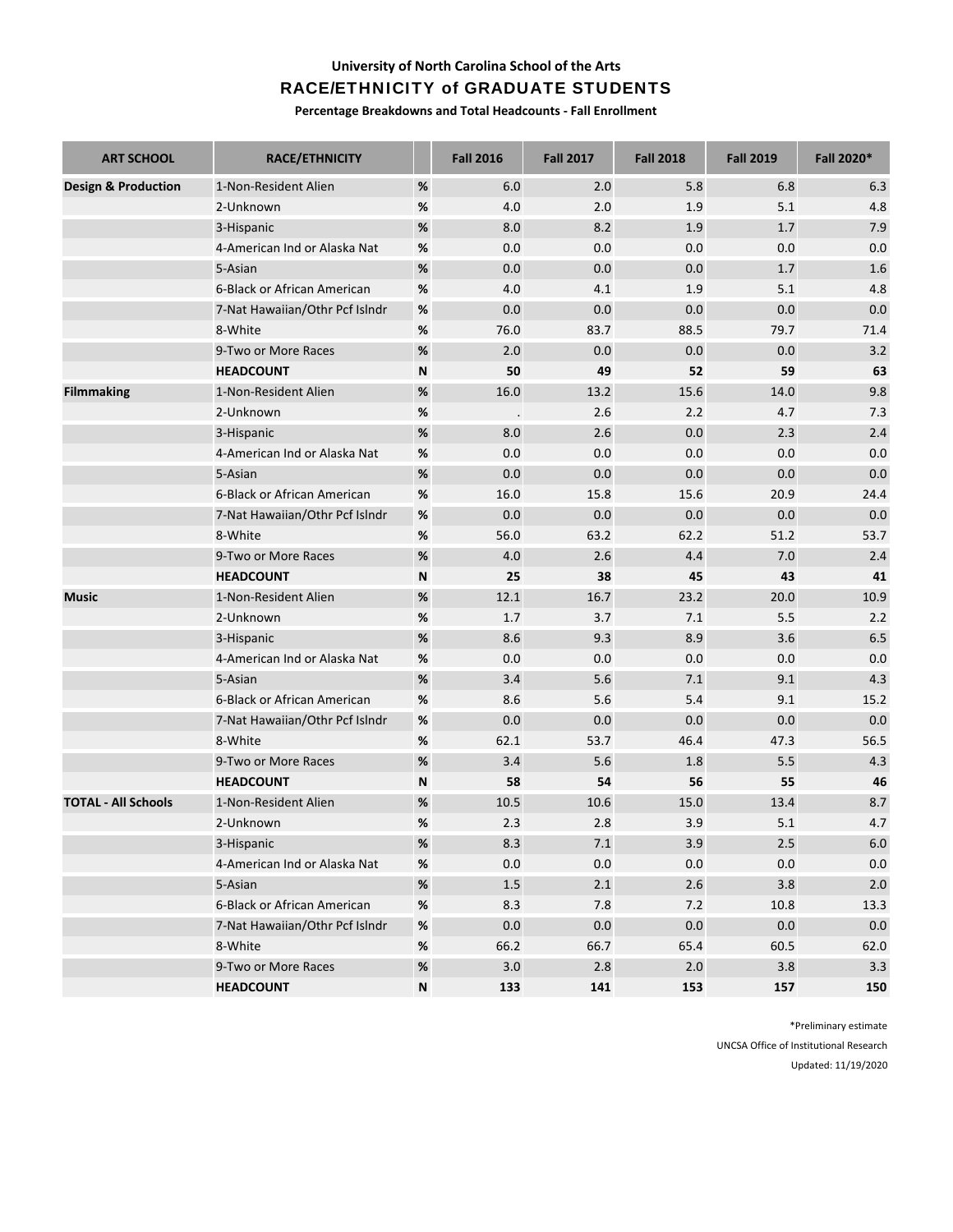### **University of North Carolina School of the Arts**

# RESIDENCE SUMMARY of GRADUATE STUDENTS

**Percentage Breakdowns and Total Headcounts ‐ Fall Enrollment**

| <b>ART SCHOOL</b>              | <b>RESIDENCE</b> |             | <b>Fall 2016</b> | <b>Fall 2017</b> | <b>Fall 2018</b> | <b>Fall 2019</b> | <b>Fall 2020*</b> |
|--------------------------------|------------------|-------------|------------------|------------------|------------------|------------------|-------------------|
| <b>Design &amp; Production</b> | <b>NC</b>        | %           | 50.0             | 40.8             | 44.2             | 57.6             | 54.0              |
|                                | non-NC           | %           | 50.0             | 59.2             | 55.8             | 42.4             | 46.0              |
|                                | <b>HEADCOUNT</b> | $\mathbf N$ | 50               | 49               | 52               | 59               | 63                |
| <b>Filmmaking</b>              | <b>NC</b>        | %           | 52.0             | 55.3             | 66.7             | 74.4             | 58.5              |
|                                | non-NC           | %           | 48.0             | 44.7             | 33.3             | 25.6             | 41.5              |
|                                | <b>HEADCOUNT</b> | N           | 25               | 38               | 45               | 43               | 41                |
| <b>Music</b>                   | NC.              | %           | 41.4             | 35.2             | 41.1             | 36.4             | 45.7              |
|                                | non-NC           | %           | 58.6             | 64.8             | 58.9             | 63.6             | 54.3              |
|                                | <b>HEADCOUNT</b> | N           | 58               | 54               | 56               | 55               | 46                |
| <b>TOTAL - All Schools</b>     | NC.              | $\%$        | 46.6             | 42.6             | 49.7             | 54.8             | 52.7              |
|                                | non-NC           | %           | 53.4             | 57.4             | 50.3             | 45.2             | 47.3              |
|                                | <b>HEADCOUNT</b> | N           | 133              | 141              | 153              | 157              | 150               |

\*Preliminary estimate UNCSA Office of Institutional Research

Updated: 11/19/2020